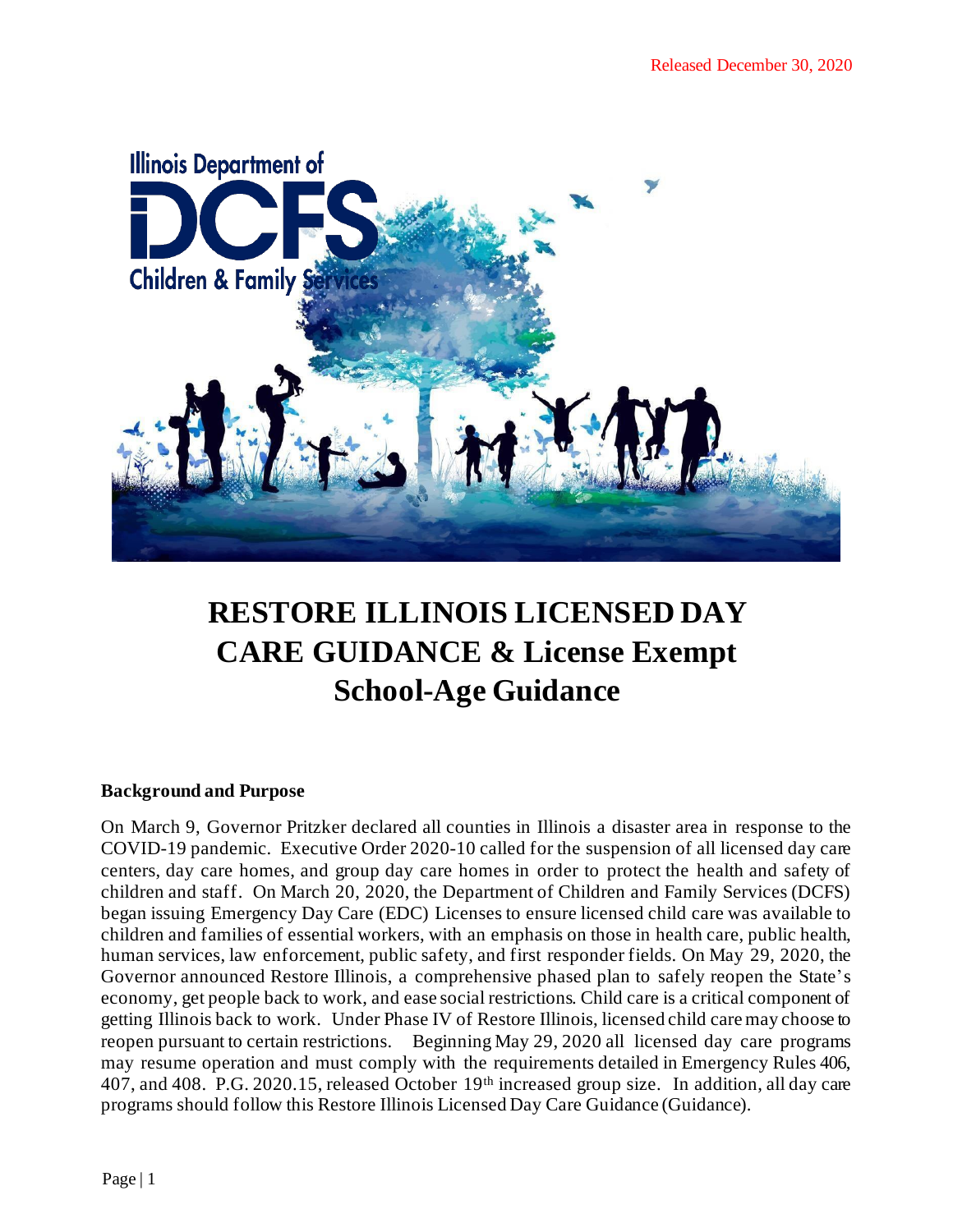This Guidance is heavily derived from documents produced by the federal Centers for Disease Control and Prevention (CDC) and the Illinois Department of Public Health (IDPH); however, in many instances it has been supplemented or modified to better reflect the needs of Illinois child care providers. Recognizing regional differences of the impact of COVID-19 exist around the State, DCFS strongly recommends child care providers follow guidance issued by the federal Centers for Disease Control (CDC), Illinois Department of Public Health (IDPH), and consult the local health department for COVID related guidance. This Guidance is intended as a supplement to the licensing standards outlined in 89 Ill. Adm. Code 406, 407, and 408. The health and safety standards herein are in conjunction with other applicable requirements in law or regulation, in the rareeventthatthese standards conflict with other law or regulation, the more stringent requirement shall be followed.

DCFS recognizesthatCOVID-19 has presented significant andunexpected challengesforthechild and youth-serving program community. Further, DCFS understands that the COVID-19 pandemic is an everchanging situation. This Guidance is intended to be updated frequently as Illinois moves throughout the phases of Restore Illinois, in order to provide the most up to date guidance for the child care community.

Should this Guidance be amended itwill be emailed to all licensed providers and posted on the DCFS https://www2.illinois.gov/dcfs/brighterfutures/healthy/Pages/Coronavirus.aspx and Sunshine Websites https://sunshine.dcfs.illinois.gov/Content/Help/News.aspx.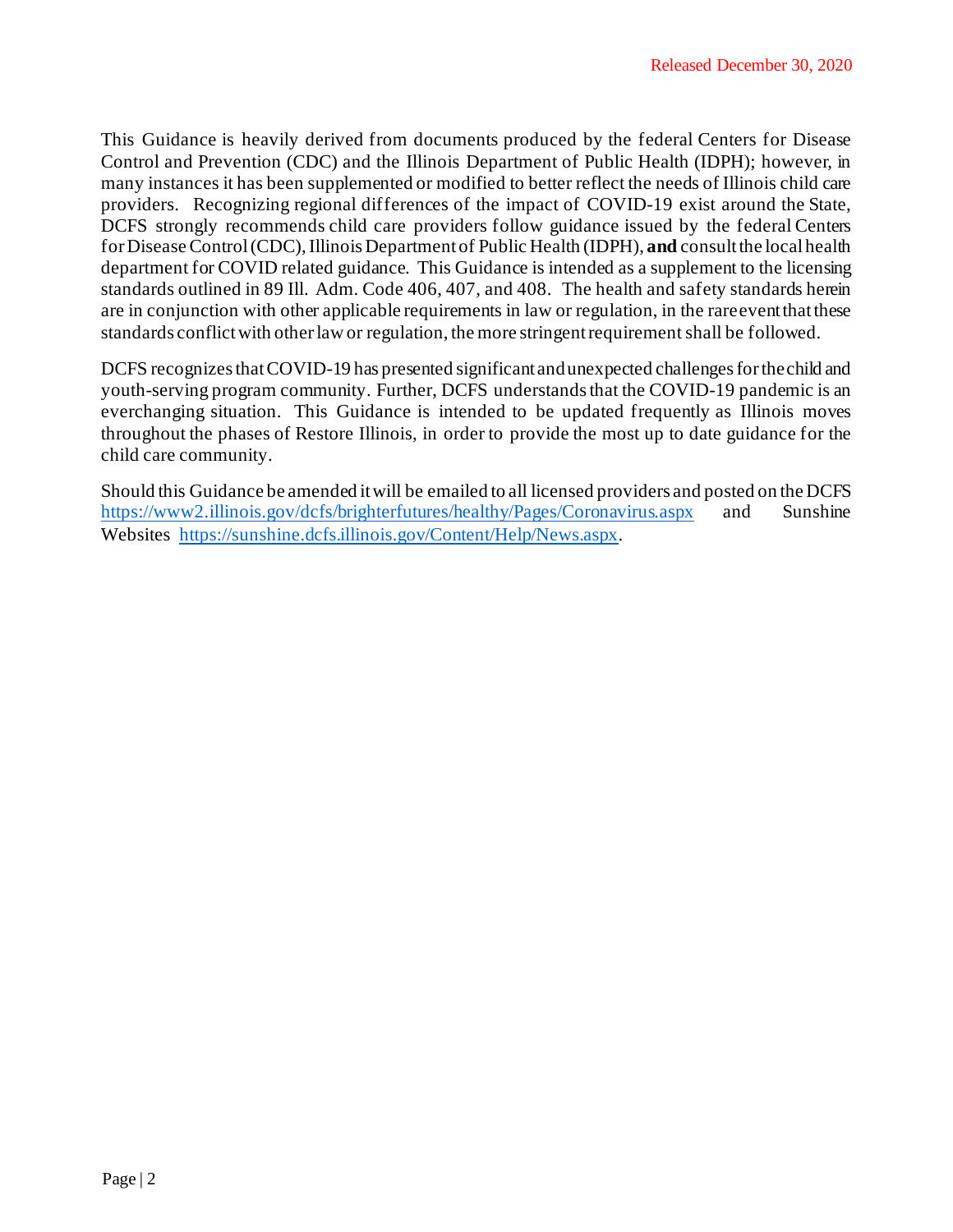# **Minimum Standardsfor Health and Safety**

# **A. THE REOPENING PLAN**

Prior to re-opening, licensed day care homes, group day care homes and day care centers should submit to their DCFS licensing representative a Reopening Plan that details how the provider intends to meet the new health and safety standards around COVID-19. This Plan should include an Enhanced Risk Management Plan (ERMP), a personal protective equipment (PPE) Operational Plan, and an Enhanced Staffing Plan. Licensed day care programs do not need to wait for approval from DCFS to open, submission of the Reopening Plan is the only requirement to resume operation. A DCFS licensing representative will contact the provider to modify plans as necessary.

- 1. Enhanced Risk Management Plan (ERMP) is specific to each individual home or child care center and is intended to provide written instruction to staff, parents, and visitors detailing how the program will minimize risk of transmission of COVID19. The ERMP should include:
	- a. Plan for**DAILY** health checksfor **ALL**persons enteringthe center, including an exclusion policy for staff and children with temperatures of 100.4 degrees in Fahrenheit or higher.
		- Providers should encourage those with symptoms or fever of  $>100.4$  F or >38 C to see a health care provider for evaluation.
	- b. Plan regarding exterior signage limiting entrance and drop-off/pick-up procedures.
	- c. Cleaning procedures throughout the day, at closing and between part-day, day care, and night shift.
	- d. Communication plan regarding how the provider will inform parents, guardians, and staff of positive COVID-19 cases in the facility among licensees, staff, or children.
- 2. PPE Operational Plan should include:
	- a. Plan to provide PPE for staff and children, including a minimum supply list and plan for replenishing.
	- b. How staff are informed of access to and trained on proper use and expectations regarding PPE. See CDC website for instruction on proper PPE use. https:[//www.cdc.gov/coronavirus/2019-ncov/hcp/using-ppe.html](http://www.cdc.gov/coronavirus/2019-ncov/hcp/using-ppe.html)
- 3. Enhanced Staffing Plan should include assurances of adequate staffing and maximum allowable group sizes. It should also include:
	- a. Plan to keep children in the same group and with the same teacher(s) throughout the entirety of each day including during meal, snack, play and rest.
	- b. Affirmation that each teacher and assistant is qualified per the licensing standards under which the program operates.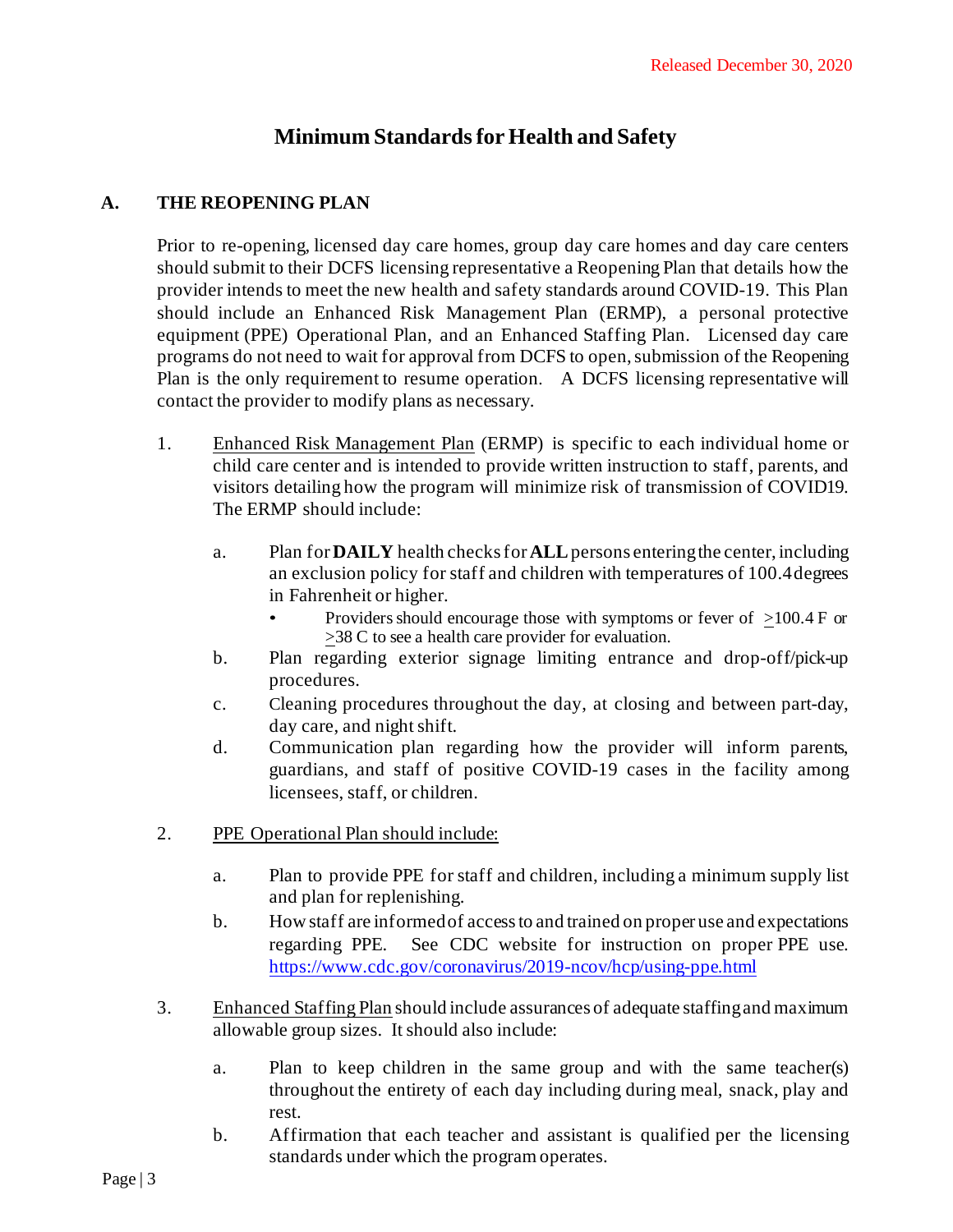## **B. GROUPING, RATIOS AND STAFFING**

- 1. Group Sizes must be limited as set forth in 89 Ill. Adm. Code 406, 407, and 408, replicated in the charts below in section (B)(2). DCFS will continue to evaluate maximum allowable group sizes as Illinois proceeds through the phases of Restore Illinois.
	- a. Children must remain with the same group each day while in care.
	- b. Groups must not be combined at any time, including on playgrounds.
	- c. Groups shall be cared for in separate rooms per licensing standards under which the program operates.
- 2. Required Ratios and Maximum Group Sizing. In order to provide the level of supervision required to adhere to the following health and safety requirements, the following child-to-staff ratios must always be maintained during the program day.

|             | <b>Minimum Staff to Child Ratio</b>    | Day Care Maximum Capacity                                                                                               |
|-------------|----------------------------------------|-------------------------------------------------------------------------------------------------------------------------|
| Mixed Group | 1 Caregiver alone<br>8 children        | 8 children<br>(includes the caregiver's own children under<br>the age of $12$ )                                         |
| Mixed Group | Caregiver and Assistant<br>12 children | 8 children plus 4 school aged children = 12 children<br>(this includes caregiver's own children under the age of<br>12) |

## DAY CARE HOMES

## GROUP DAY CARE HOMES

|             |                                        | Minimum Staff to Child Ratid Day Care Maximum Capacity                                                                      |
|-------------|----------------------------------------|-----------------------------------------------------------------------------------------------------------------------------|
| Mixed Group | 1 Caregiver alone<br>8 children        | 8 children<br>(includes the caregiver's own children under<br>the age of $12$ )                                             |
| Mixed Group | Caregiver and Assistant<br>12 children | 12 children plus 4 school a ged children $= 16$ children<br>(this includes caregiver's own children under the age of<br>12) |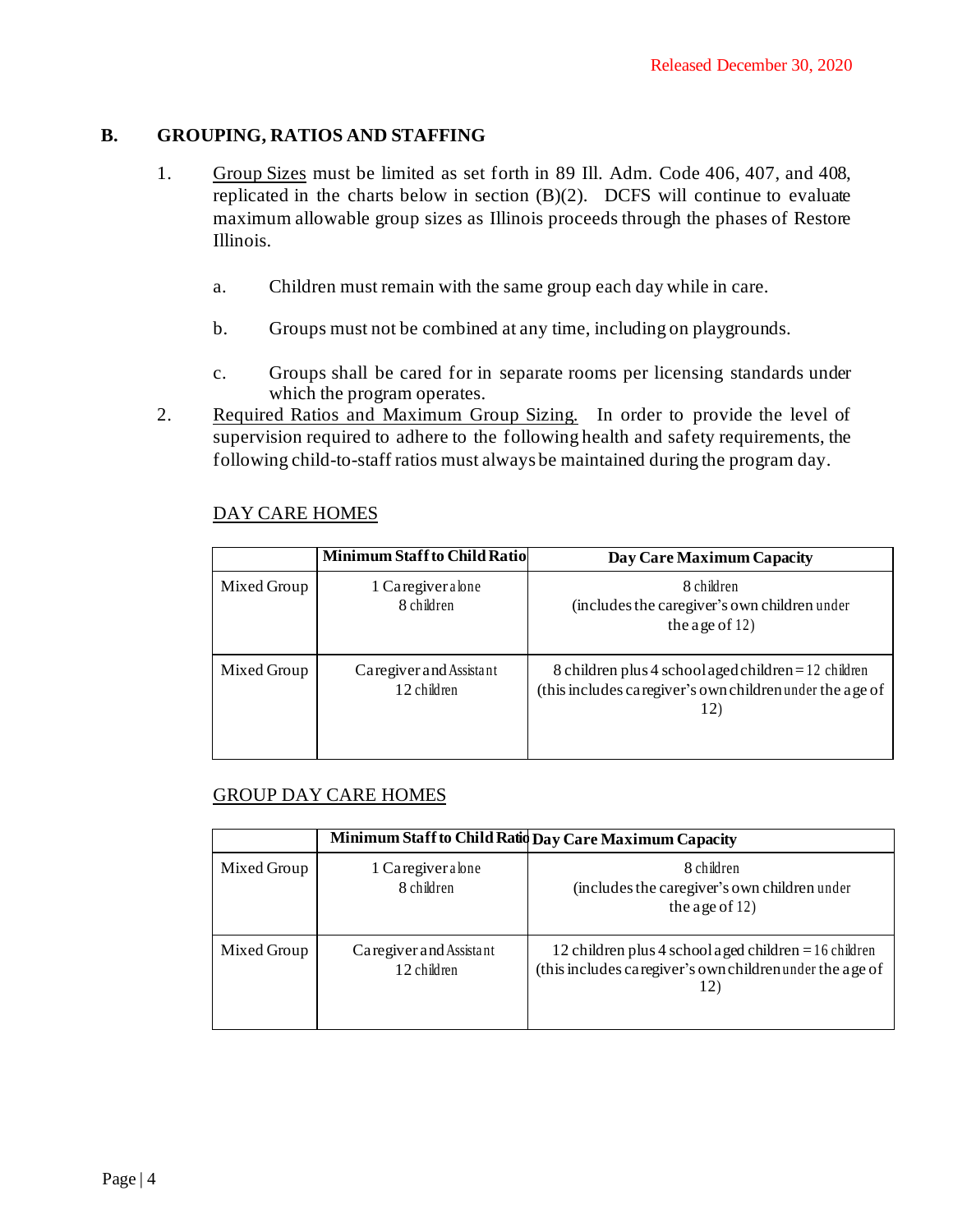| Age        | <b>Minimum Staff to Child</b><br>ratio | <b>Maximum Group Size</b><br>(Children) |
|------------|----------------------------------------|-----------------------------------------|
| Infant     | 1:4                                    | 12                                      |
| Toddler    | 1:5                                    | 15                                      |
| Two        | 1:8                                    | 16                                      |
| Three      | 1:10                                   | 20                                      |
| Four       | 1:10                                   | 20                                      |
| Five       | 1:20                                   | 20                                      |
| School Age | 1:20                                   | 30                                      |

# DAY CARE CENTERS

3. Staffing. Standards below are best practice and should be followed in response to the COVID-19 pandemic.

#### All Licensed Day Care Programs

- a. The same staff should be assigned to the same group of children each day for the duration of the program session, while children are in care.
- b. Licensees and staff holding first aid and CPR certification from the American RedCross that has or will expire during Restore Illinoismay utilize the online certification extension programs offered by the American Red Cross.
- c. COVID-19 testing is not required of licensees or employees prior to reopening.

## DAY CARE CENTERS

# **a. Early Childhood Assistant/School Age Worker COVID 19 Temporary Early Childhood Teacher Assignment**

In the event of a documented COVID-19 positive test and/or exposure of an Early Childhood Teacher/School Age Worker (lead teacher), that requires the staff to isolate (in the case of a positive test) or quarantine (in the case of an exposure) in accordance with public health guidelines<sup>1</sup>, the assigned Early Childhood Assistant/School Age Assistant for that classroom may serve as the Early Childhood Teacher/School Age Worker (lead teacher), for a time frame not to exceed 14 days, to ensure children and families receive continuity of service. The utilization of an Early Childhood Assistant/School Age Assistant in this capacity, cannot exceed 25% of staffing personnel. Ongoing, on-site supervision will be provided by the Director of the Licensed Day Care Center, and mentoring/coaching by an Early Childhood Teacher/School Age Worker qualified-mentor. The Day Care Center Director or designee will make notification of a positive COVID-19 test or exposure as follows:

<sup>1</sup> CDC guidance (dated Dec. 2, 2020) allows quarantine for 7 or 10 days: https://www.cdc.gov/coronavirus/2019 ncov/if-you-are-sick/quarantine.html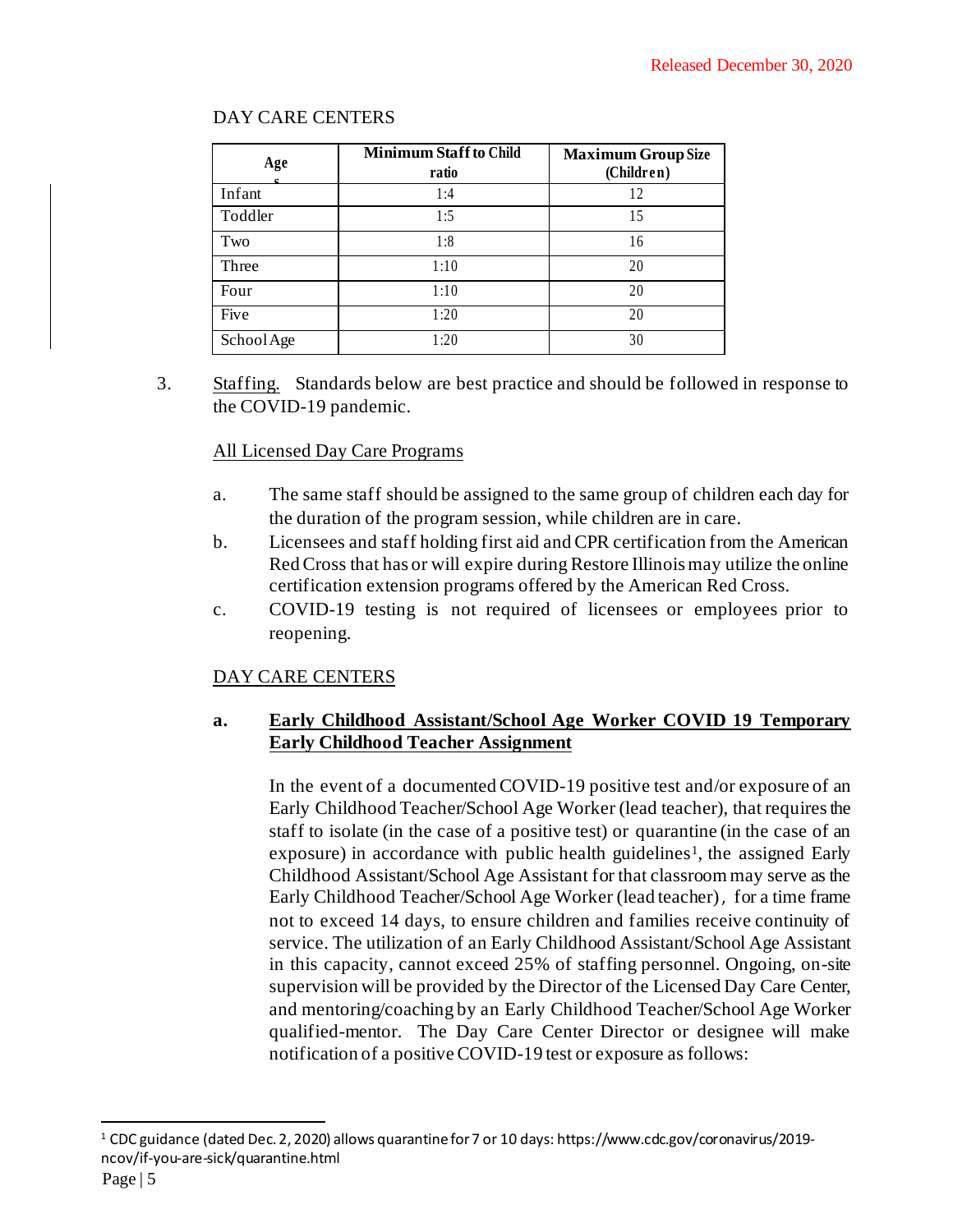- i. Report the positive COVID-19 test or exposure to IDPH;
- ii. Report the positive COVID-19 test or exposure to the Day Care Licensing Representative;
- iii. Notify parents/guardians of the positive COVID-19 test or exposure; and
- iv. The Early Childhood Assistant/School Age Assistant will acknowledge in writing, acceptance of a temporary Early Childhood Teacher/School Age Worker (lead teacher) assignment and the Day Care Center Director or designee will send a copy of this acknowledgement to the Licensing Representative.
- b. The Day Care Center Director or designee will:
	- i. Post written notice outside each day care room if that the room is temporarily being led by an Early Childhood Assistant/School Age Assistant serving in a temporary Early Childhood Teacher/School Age Worker (lead teacher) assignment; and;
	- ii. Keep a log of each day care room that is being serviced by an Early Childhood Assistant/School Age Assistant in the temporary lead position, that includes the classroom, staff names and dates of temporary assignment. This log will be accessible to licensing upon request and a copy kept in the staff personnel file.
- c. Additional qualified staff members designated as support can "float" between classrooms in order to relieve primary staff, help with cleaning, mealtime etc. as long as the support staff member washes hands, uses hand sanitizer, and changes all PPE priorto switchingrooms. The additionalstaff member must be qualified, as set forth in 89 Ill. Adm. Code 406, 407, and 408, for the position being provided relief and use of the support staff should be documented in the Enhanced Staffing Plan.
	- i. Programs should consider pairingsupport staffto certain classroom for less cross over.
	- ii. The Director may choose to serve as support staff in classrooms as long as the Director washes hands and uses hand sanitizer and changes all PPE between rooms.
- d. Centers may choose to staff classrooms with a qualified Early Childhood Assistant for up to 3 hours of their program day and should document such in the program's Enhanced Staffing Plan.
- e. Centers should develop and maintain a list of qualified substitutes in the event staff are out sick.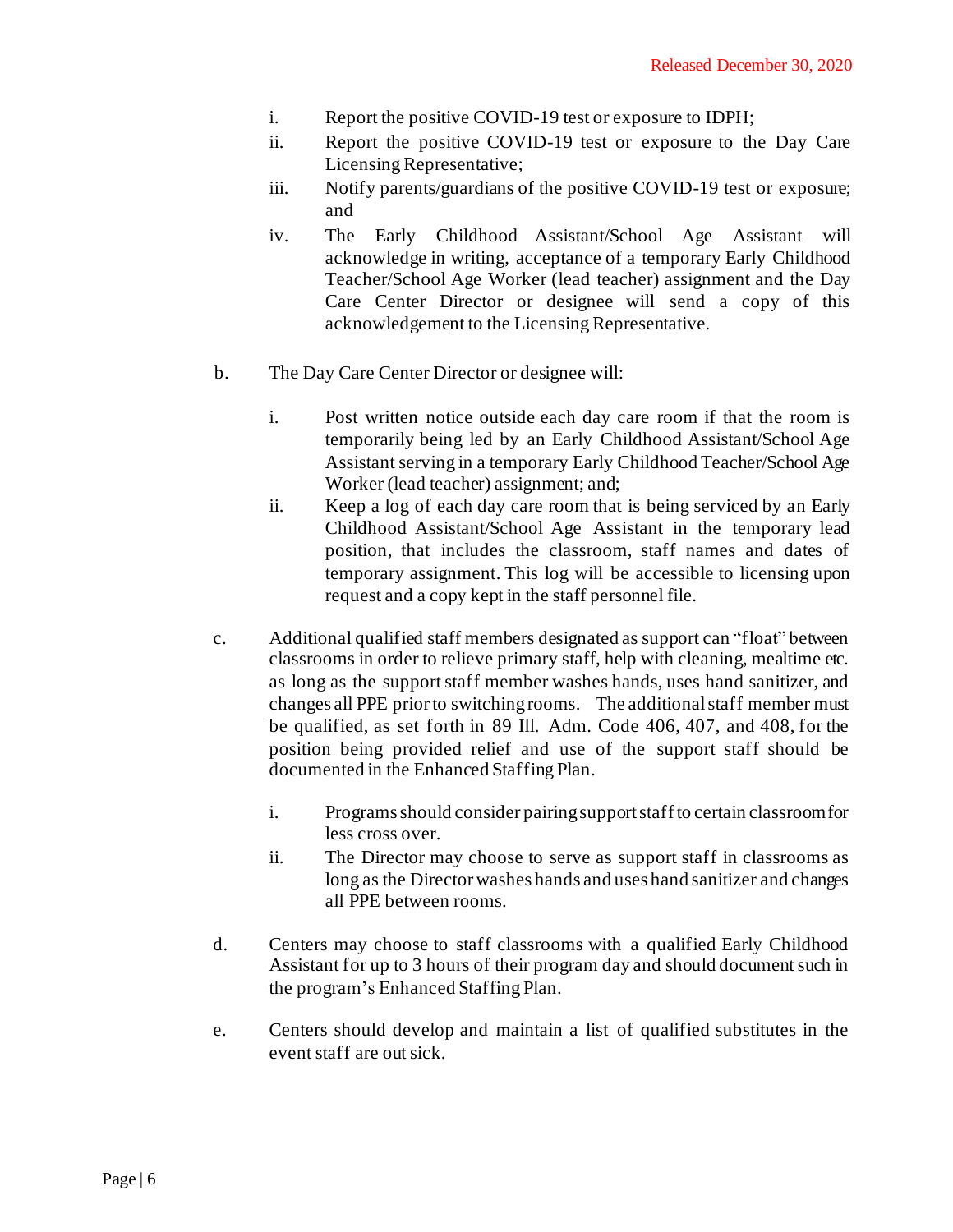## **C. SCREENING AND MONITORING CHILDREN AND STAFF**

- 1. Daily Health Screenings should be conducted for all children, parents, guardians and visitors entering the facility. An area outdoors orin the immediate entrywayof the facility should be designated forscreening.Indoorscreeningareasshouldbe separated fromthe program facility by walls or physicalbarriers. Outdoorscreening areas should be sufficiently sheltered to allow utilization duringinclementweather. In-carscreening is permissible. Social distancing or physical barriers should be used to eliminate or minimize exposure risk during screening. The CDC and IDPH strongly recommend individuals with a temperature of fever of  $>100.4$  F or  $>38$  C be excluded from the facility.
	- a. Children. Temperature checks should be conducted and recorded for each child upon arrival by utilizing social distancing practices or using barrier/partition control methods described below in section C(2).
	- b. Parents, Legal Guardians, or Other Persons Authorized for Drop-off/Pick- up. Temperature checks should be conducted and recorded for each parent, legal guardian, or authorized person upon arrivalfor drop-off and/or pick- up if they are entering the facility by utilizing the barrier/partition method.
	- c. Staff. Staff should take their temperatures before entering the facility at the beginning of their reported work period and should maintain records for monitoring. Staff should be rechecked for fever during their work period if they begin to feel ill or experience any sign of respiratory illness.
	- d. Visitors. Visitors should not be permitted into classrooms unless necessary for the health, safety and education of children and should always be masked while inside the facility, unless they have medical conditions or disabilities that prevent use of a face covering. Visitor's temperature should be taken before entering the facility using the barrier/partition method.

## 2. Screening Methods

- a. Social Distancing Practice includes the following steps:
	- i. Parents, guardians, and those authorized for drop-off/pick-up may be asked to take their child's temperature either before coming to the facility or upon arrival at the facility;
	- ii. Staff should record temperature provided and make note that temperature was taken before coming to facility;
	- iii. Staff should ask the parent/guardian to confirm that the child does not have fever, shortness of breath or cough; sore throat, vomiting, or diarrhea and
	- iv. Staff should make a visual inspection of the child for signs of illness which could include flushed cheeks, rapid breathing or difficulty breathing (without recent physical activity), fatigue, or extreme fussiness.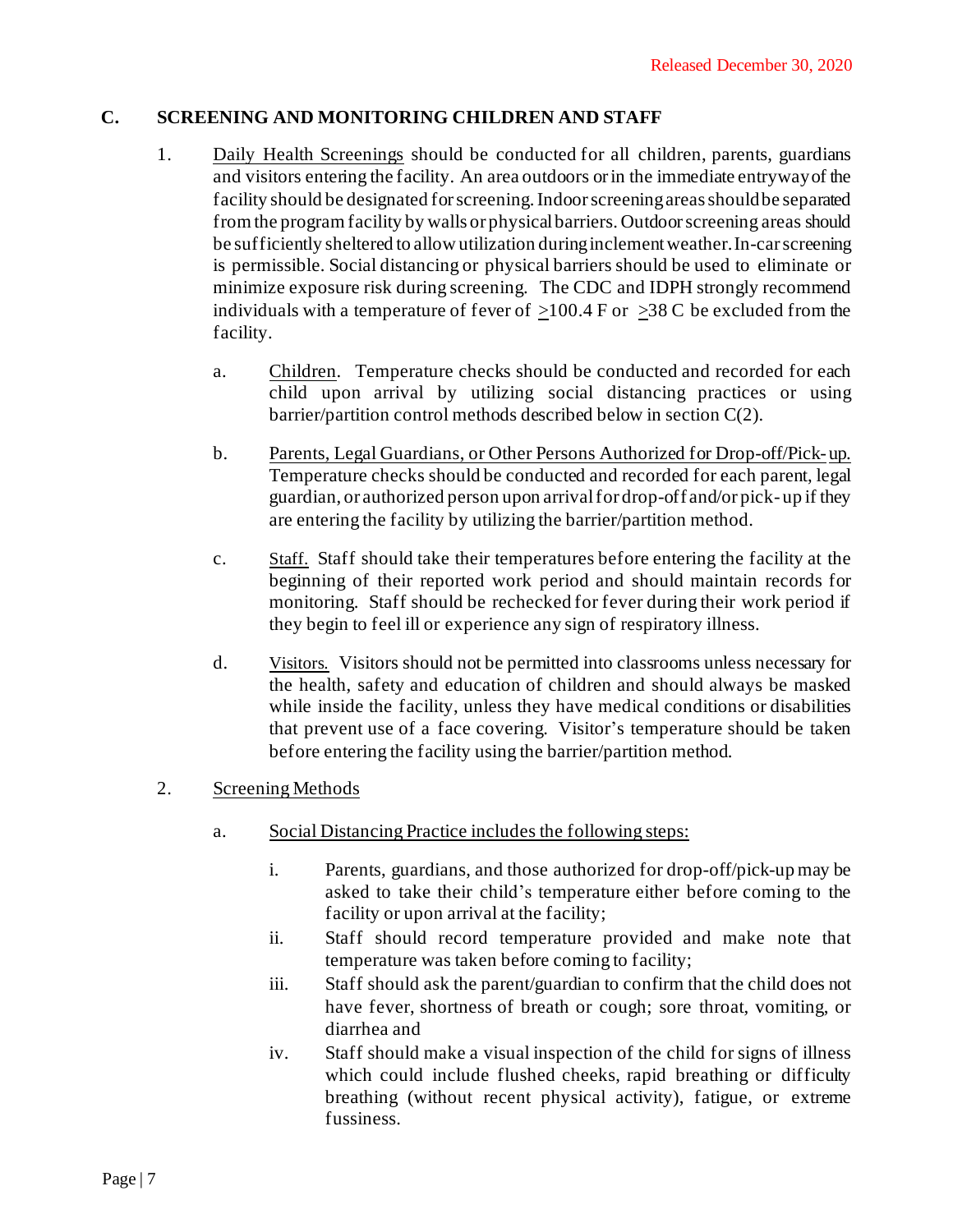- b. Barrier/Partition Method. Staff should take the following steps:
	- i. Stand behind a physical barrier, such as a glass or plastic window or partition that can serve to protect the staff member'sface and mucous membranes from respiratory droplets produced if the child being screened sneezes, coughs, or talks;
	- ii. Make a visual inspection of the child for signs of illness, which could include flushed cheeks, rapid breathing or difficulty breathing (without recent physical activity), fatigue, or extreme fussiness;
	- iii. Conduct temperature screening (follow steps below); and iv. Record temperature.

#### 3. Temperature Checks

- a. All staff, children, parents/guardians and visitors with a fever of  $>100.4$  F or >38 C should not be permitted to enter the facility.
	- Providers should encourage those with symptoms or fever of  $>100.4$  F or  $\geq$ 38 C to see a health care provider for evaluation.
- b. If staff uses disposable or non-contact thermometers (preferred) and does not have physical contact with the child, staff does not need to change gloves before the next check.
- c. If staff uses contact thermometers, clean them with an alcohol wipe (or isopropyl alcohol on a cotton swab) between each client.
- d. Staff should keep logs as documentation that temperature checks were completed.

#### **D. ISOLATION AND DISCHARGE OF SICK CHILDREN AND STAFF**

Please refer to The Illinois Department of Public Health issued **Public Health Interim Guidance for Pre-K-12 Schools and Day Care Programs for Addressing COVID-19**.

#### **E. PPE FACE COVERINGS (masks, cloth covering, etc.)**

The following emergency rule, 77 Illinois Administrative Code 690.50, was adopted by the Department of Public Health (DPH) in response to Governor JB Pritzker's Gubernatorial Disaster Proclamations and Executive Orders related to COVID-19, and in accordance with 20 ILCS 2310/15. This rule became effective upon filing with the Secretary of State on August 7, 2020 and will remain in place for a maximum of 150 days.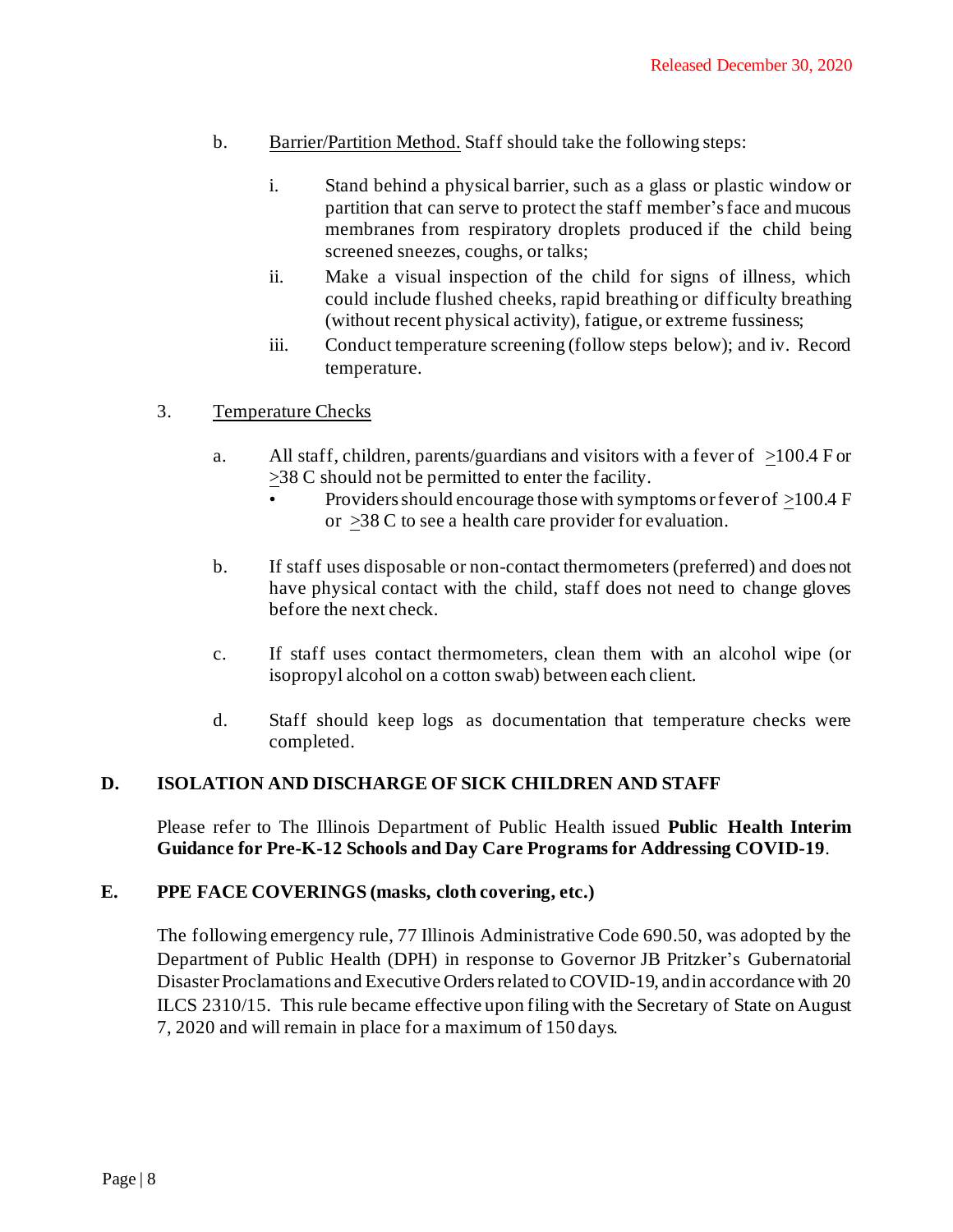This rule, in part, provides:

*Day cares, including daycare centers, day carehomes,and group daycare homeslicensed by the Department of Children & Family Services (DCFS) and day care centers that are exempt from licensure, shallrequire students, employees, andother individualswho are over age two and able to medically tolerate a face covering to cover their nose and mouth with a face covering when on premises. Day caresmay permitface coveringsto be removedwhile eating or drinking, when individuals are outdoors and social distance is maintained, while playing a musical instrument if necessary, and, for staff, while using a face shield when necessary to allow for facial visualization during instruction and communication.*

*Pursuant to 20 ILCS 2305/2(a), all local boards of health, health authorities and officers, police officers, sheriffs, and all other officers and employees of the State or any locality, including the DPH and certified local health departments under 20 ILCS 2310/15, ("enforcing entities"),shall enforce the rules and regulationsso adopted and ordersissued by the Department.*

*Enforcing entities may give a written notice of non-compliance and a reasonable opportunity (no less than the next business day) to cure to a day care that fails to comply with the above. The enforcing entity shall notify the following entities after issuing a written notice of noncompliance to the daycare: the certified local health department, the local board of health or health authorities (if enforcing entity is other than the local board of health or health authorities) or DCFS, as appropriate. Upon receipt of a notice of non- compliance, a day care must notify parents in writing that a notice of non-compliance was issued and disclose its plan to comply.*

Should any day care center, day care home, group day care home or program exempt from DCFS licensure have further questions they should contact their local health department or DPH at[: DPH.SICK@ILLINOIS.GOV](mailto:DPH.SICK@ILLINOIS.GOV)

## **F. HYGIENE AND HEALTH PRACTICES**

During nap/sleep time, children's cots or cribs should be separated by either 6 feet or a nonpermeable barrier to separate napping children. The barrier must be one that has been commercially produced forthis purpose and should notimpede the staff's ability to supervise the children during nap time. Consider placing children head to toe in order to further reduce the potential for viral spread.

Consider staggering arrival and drop off times and/or have child care providers come outside the facility to pick up the children as they arrive.

Use of shared waterplay, including pools, should be postponed at this time. Sprinklers are permissible as long as children practice social distancing.

Children and staff should wash their hands before and after playground use. Playground toys (e.g., balls, etc.) should not be shared between classrooms.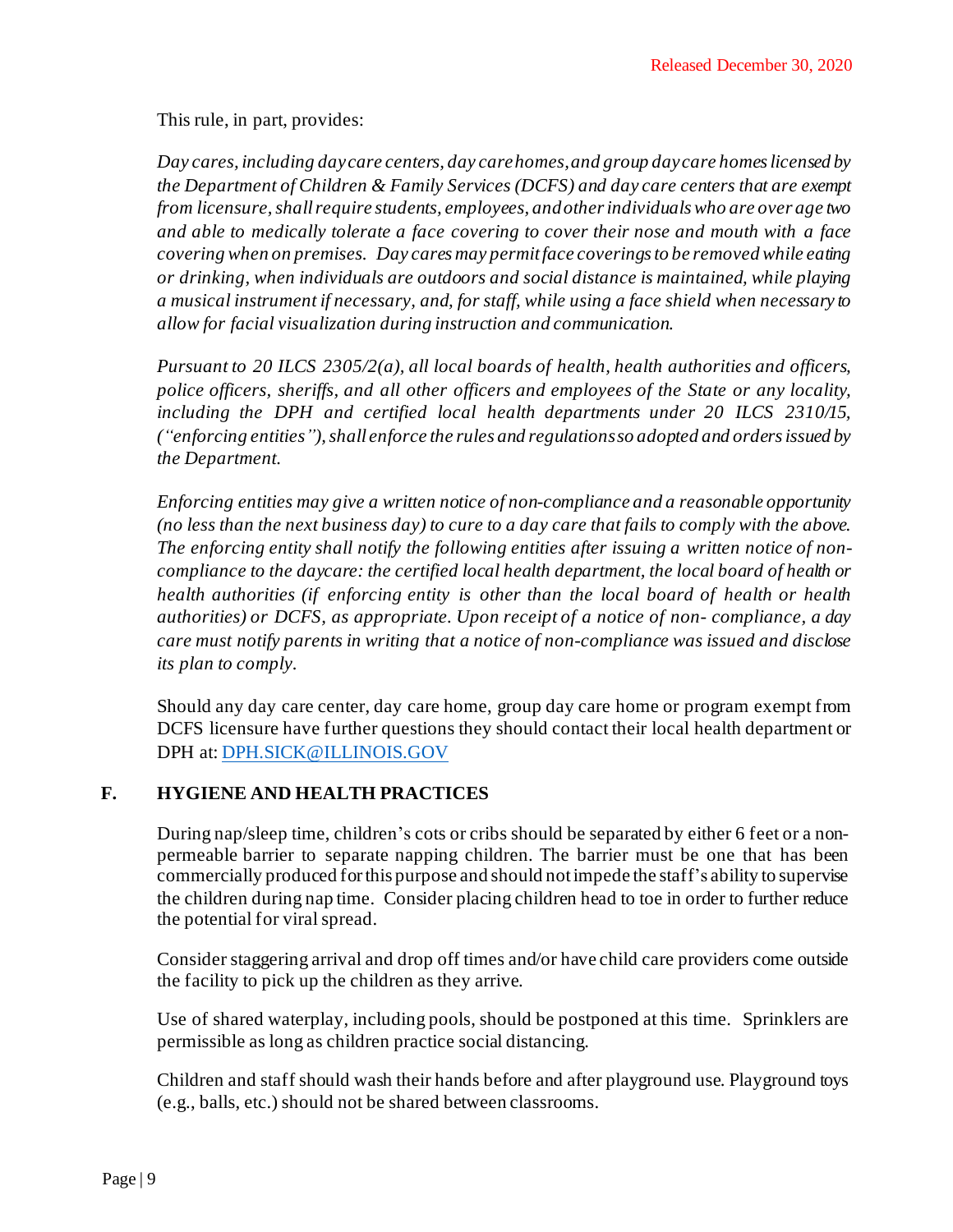## **G. ENHANCED CLEANING AND SANITATION PROCEDURES**

- 1) Child care programs should clean and sanitize regularly throughout the day. All high touch surfaces including, but not limited to, doorknobs, toilet flush handles and sink handles should be cleaned every two hours, and computer components and telephones should be wiped down before each use.
- 2) All rooms should be cleaned and sanitized between use by different groups and between day care and night care shifts.
- 3) No soft or plush toys shall be permitted.

#### **H. LICENSE EXEMPT FACILITIES**

This section applies to exemptions granted under any portions of the Child Care Act of 1969. Programs that had previously been approved for day care licensing exemptions and those that now seek exemptions have been and willbe approved strictly as an exemption from DCFS licensure. This exemption does not exempt the program from any operational provisions, Governor's Executive Orders, or IDPH or CDC guidelines. The license exempt facilities are strongly encouraged to follow all DCFS, IDPH and CDC guidelines.

License exempt programs providing services for school age children may operate during remote learning days as determined by their local school district. No license exempt program shallserve a school age child during the schoolday if that child is enrolled in a school district that is requiring physical attendance on that day. DCFS and DPH recommend that licenseexempt programs follow the guidance contained within this document.

## **I. GROUP/POD LEARNING QUESTIONS**

During this pandemic, many families are exploring learning pods or group learning settings and may be bringing children to a home or multiple homes with a tutor or parent in an effort to oversee or enhance remote learning. By definition, under theChild Care Act, a daycare home includes "family homes which receive more than 3 up to a maximum of 12 children forless than 24 hours per day." 225 ILCS 10/2.18. The limitation of 3 children in the home includes one's own children.